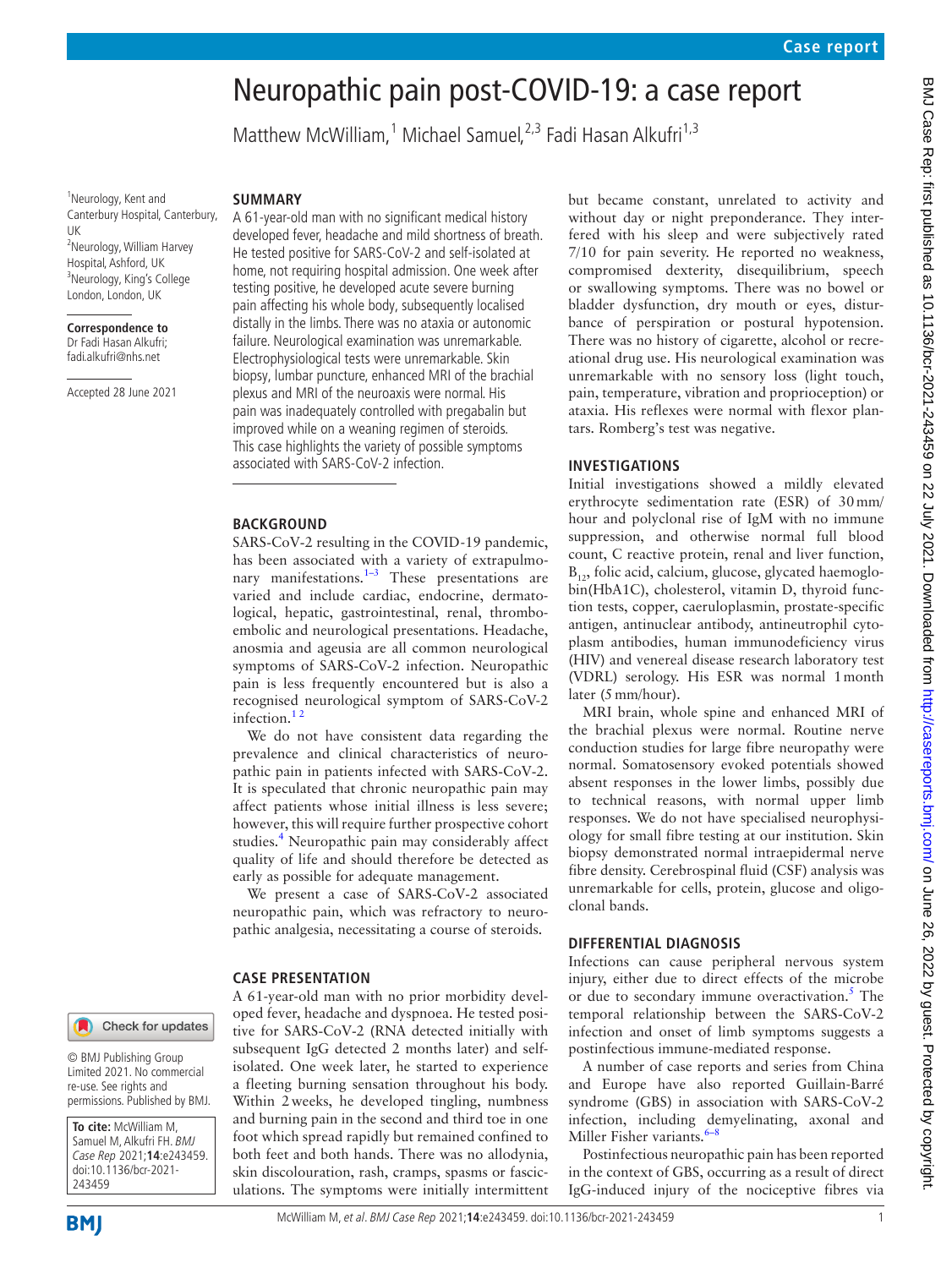molecular mimicry.<sup>[9](#page-1-4)</sup> In our patient, there is no clinical or electrophysiological evidence of large fibre involvement and there was no albuminocytological dissociation of the CSF. Therefore, it is unlikely that our patient has a large fibre polyneuropathy, multiple polyradiculopathy or sensory ganglionopathy.

It is possible that he has a postinfectious autoimmune smallfibre polyneuropathy (SFN).

SFN can be defined physiologically or anatomically as a sensory neuropathy that exclusively or predominately affects small fibres and their functions. Small somatic or autonomic fibres, or both, may be involved. Patients typically present with positive sensory symptoms, including tingling, burning, prickling, shooting pain, or aching. Patients may also have negative symptoms, including numbness, 'tightness, and 'coldness'. Symptoms are usually distal and 'length-dependent,' but they are sometimes patchy or diffuse.<sup>[10](#page-1-5)</sup>

Another consideration given the normal small fibre count without axonal loss or inflammation, would be primary nociceptive fibre hyperexcitability.

## **TREATMENT**

Trials of amitriptyline (10mg) and then nortriptyline (10mg) were ineffective. He could not tolerate side effects on higher doses of nortriptyline (25mg daily). An empirical course of pregabalin 25mg three times a day was commenced with minimal benefit. Subsequent dose escalation (to 75mg two times a day) also failed to control his symptoms prompting an 8-week prednisolone reducing regimen starting at 60mg once a day and reducing to 0 over 6 weeks.

## **OUTCOME AND FOLLOW-UP**

The pain score was 7/10 prior to treatment and became about 2/10 following steroid therapy. It is unclear whether this improvement can be attributed to the prednisolone or whether this simply represents the natural course of the disease. On subsequent visits, he reported intermittent burning pain and numbness in the hands and feet that increase with stress. There were no autonomic, cognitive or balance problems. He continued pregabalin 75mg once daily regularly.

## **DISCUSSION**

Viral infections may have a direct impact on the peripheral or central nervous system or induce a postviral immune syndrome. For example, patients with herpes zoster infection can develop postherpetic neuralgia. Enteroviruses and Human T-lymphotropic virus type 1 (HTLV1) can induce pain due to myelitis. Other viruses can cause GBS and neuropathic pain.

The exact mechanism for neuropathic pain in our patient is not known. Neuropathic pain with SARS‐CoV‐2 infection is not widely reported. A study from Wuhan involving hospitalised patients with SARS‐CoV‐2 infection reported that only 2.3% of the cohort experienced nerve pain. Of these patients 80% had severe SARS-CoV-2 infection with respiratory compromise.<sup>[1](#page-1-0)</sup> A recent case of SARS‐CoV‐2-related neuropathic pain and allodynia which responded to gabapentin has been reported.<sup>2</sup> Our case differs from the above in that his respiratory manifestation of SARS‐CoV‐2 was mild not warranting hospital admission. There was also a brief delay in onset of his neurological symptoms, and unlike the other case his pain was not controlled with neuropathic analgesia necessitating a tapering course of steroids.

We speculate that it is possible the underlying mechanism is a postinfectious SFN. Historically, diagnosis of small fibre neuropathy has been that of exclusion of large fibre involvement, that is

the absence of any substantial large fibre involvement on neurological examination or nerve conduction study. More recently, diagnostic techniques include morphological assessment of nerve fibre density on skin biopsy and functional assessment of sensory and autonomic nerve fibres. In our patient, skin biopsy was normal. Other tests for small fibre neuropathy were not done.

Emerging data indicate that SARS‐CoV‐2 can trigger not only GBS but other autoimmune neurological diseases necessitating vigilance for early diagnosis and therapy initiation.<sup>11</sup> Our case highlights the array of possible SARS‐CoV‐2-related neurological presentations and that clinical reasoning led to effective management.

It is becoming increasingly apparent that many patients who recovered from the acute phase of the SARS-CoV-2 infection have persistent symptoms. This includes clouding of mentation, sleep disturbances, exercise intolerance and autonomic symptoms. There are Facebook groups with several thousand patients describing these symptoms. They call the illness, 'Long-Haul COVID-19' or 'Long-tail COVID-19'.<sup>12</sup> We are not sure if these persistent sensory symptoms are part of 'Long-Haul COVID-19'.

## **Learning points**

- ► SARS-CoV-2 is associated with a variety of neurological manifestations involving both the peripheral and central nervous system.
- ► Neuropathic pain is an uncommon but recognised manifestation of SARS-CoV-2 infection.
- ► SARS-CoV-2-associated neuropathic pain may be refractory to neuropathic analgesia and warrant treatment with steroids.
- ► SARS-CoV-2 infection can trigger autoimmunity.

**Contributors** FHA conceived the manuscript, MM wrote the draft. FHA and MS reviewed the draft, contributed to the content and approved the final version.

**Funding** The authors have not declared a specific grant for this research from any funding agency in the public, commercial or not-for-profit sectors.

**Competing interests** None declared.

**Patient consent for publication** Obtained.

**Provenance and peer review** Not commissioned; externally peer reviewed.

This article is made freely available for use in accordance with BMJ's website terms and conditions for the duration of the covid-19 pandemic or until otherwise determined by BMJ. You may use, download and print the article for any lawful, non-commercial purpose (including text and data mining) provided that all copyright notices and trade marks are retained.

## **REFERENCES**

- <span id="page-1-0"></span>1 Mao L, Jin H, Wang M, et al. Neurologic manifestations of hospitalized patients with coronavirus disease 2019 in Wuhan, China. [JAMA Neurol](http://dx.doi.org/10.1001/jamaneurol.2020.1127) 2020;77:683-90.
- <span id="page-1-6"></span>2 Aksan F, Nelson EA, Swedish KA. A COVID-19 patient with intense burning pain. J [Neurovirol](http://dx.doi.org/10.1007/s13365-020-00887-4) 2020;26:800–1.
- 3 Gupta A, Madhavan MV, Sehgal K, et al. Extrapulmonary manifestations of COVID-19. [Nat Med](http://dx.doi.org/10.1038/s41591-020-0968-3) 2020;26:1017–32.
- <span id="page-1-1"></span>4 Attal N, Martinez V, Bouhassira D. Potential for increased prevalence of neuropathic pain after the COVID-19 pandemic. [Pain Rep](http://dx.doi.org/10.1097/PR9.0000000000000884) 2021;6:e884.
- <span id="page-1-2"></span>5 Brizzi KT, Lyons JL. Peripheral nervous system manifestations of infectious diseases. [Neurohospitalist](http://dx.doi.org/10.1177/1941874414535215) 2014;4:230–40.
- <span id="page-1-3"></span>6 Zhao H, Shen D, Zhou H, et al. Guillain-Barré syndrome associated with SARS-CoV-2 infection: causality or coincidence? [Lancet Neurol](http://dx.doi.org/10.1016/S1474-4422(20)30109-5) 2020;19:383–4.
- 7 Gutiérrez-Ortiz C, Méndez-Guerrero A, Rodrigo-Rey S, et al. Miller Fisher syndrome and polyneuritis cranialis in COVID-19. [Neurology](http://dx.doi.org/10.1212/WNL.0000000000009619) 2020;95:e601-5.
- 8 Toscano G, Palmerini F, Ravaglia S, et al. Guillain-Barré syndrome associated with SARS-CoV-2. [N Engl J Med](http://dx.doi.org/10.1056/NEJMc2009191) 2020;382:2574–6.
- <span id="page-1-4"></span>9 Xu M, Bennett DLH, Querol LA, et al. Pain and the immune system: emerging concepts of IgG-mediated autoimmune pain and immunotherapies. J Neurol Neurosurg [Psychiatry](http://dx.doi.org/10.1136/jnnp-2018-318556) 2020;91:177–88.
- <span id="page-1-5"></span>10 Lacomis D. Small-fibre neuropathy. [Muscle Nerve](http://dx.doi.org/10.1002/mus.10181) 2002;26:173-88.